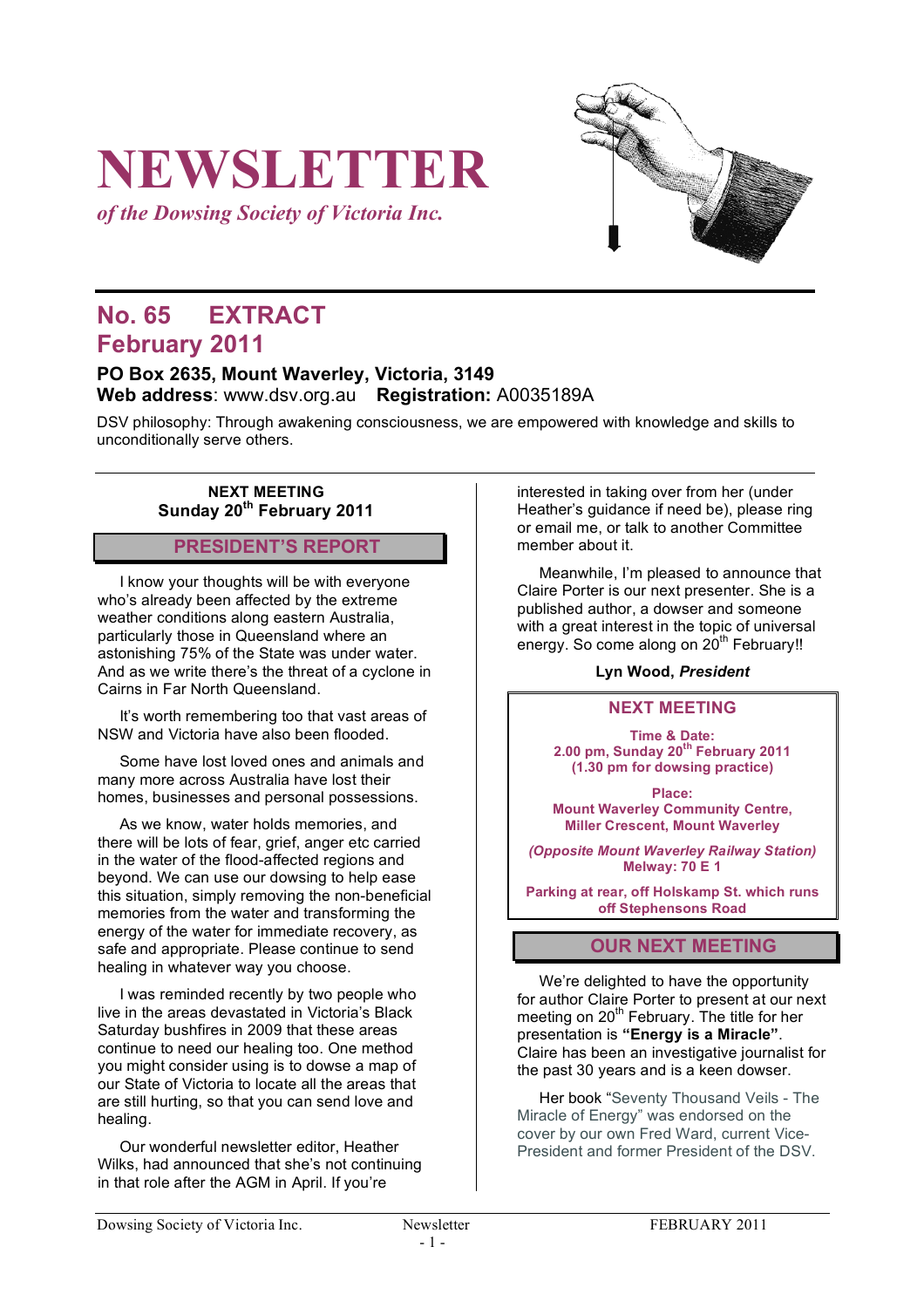

Claire's book is an in depth guide to the topic of universal energy and aims to help readers forge a more meaningful connection with the world. It sheds light on Dowsing, Crop Circles, Ley Lines, Holy Relics, the Occult, Exorcism and Angels. In other words, a diverse range of topics. She presents cases for both the good and evil and probes how all of these emit extraordinary energy frequencies that ultimately impact on mankind, for better or for worse.

Claire has a special connection to the founder of the DSV, George Williams. Some years ago she contacted him on the advice of a naturopath and he duly dowsed her property, which resulted in some dramatic and beneficial changes. Poignantly, George left his dowsing rods to Claire when he passed.

We invite you to bring a friend or two along for this DSV experience as Claire shares her insights and experiences with us.

# **OUR LAST MEETING**

At our last meeting in 2010, François Capmeil gave us a special presentation about "Exploring the Ley Lines of Europe. The Pilgrim Sites of Europe."



*François Capmeil, Secretary DSN*

If you would like to find out more about the details of François' outstanding presentation to the DSV last November, you can read more about it on the website of the Dowsers Society of NSW. This link takes you directly to it.

http://www.dowsingaustralia.com/A\_Ley\_Lines.htm

#### **RECENT DSV FIELD TRIP**

*By Lyn Wood, DSV President*

On a warm, sunny Sunday afternoon in early December, three ladies and I met at the home of another DSV member, to dowse her home in a northern suburb of Melbourne.

I was taught to dowse properties by George Williams, founder of the DSV, and accompanied him on many occasions. Prompted by a number of people, I decided it was time to share this knowledge with DSV members, so at a recent DSV meeting I asked for people to volunteer properties and/or indicate an interest in attending. This was the first DSV field trip of its kind.





# **DOWSING WORKSHOPS** with Joan Evans

**Experiential Personal** & Environmental weekend workshops. Phone 5422 6803

www.joanevans.org joanevans@westnet.com.au



#### **… to Command your Superconscious Mind**

#### *By Peter Kelder*

*"There is a slight difference between the words mantra and mantram. Both are taken from a Sanskrit word meaning instrument of thought. The difference is this: a mantram is a vocalized instrument of thought, while a mantra is silent."*

Whether you realize it or not, you create and shape your life with your thoughts. All things that become part of your physical reality are first created in the mind from the raw material called thought. Because it is an instrument of thought, a mantram is a tool which you can use to help shape your life as you wish it to be.